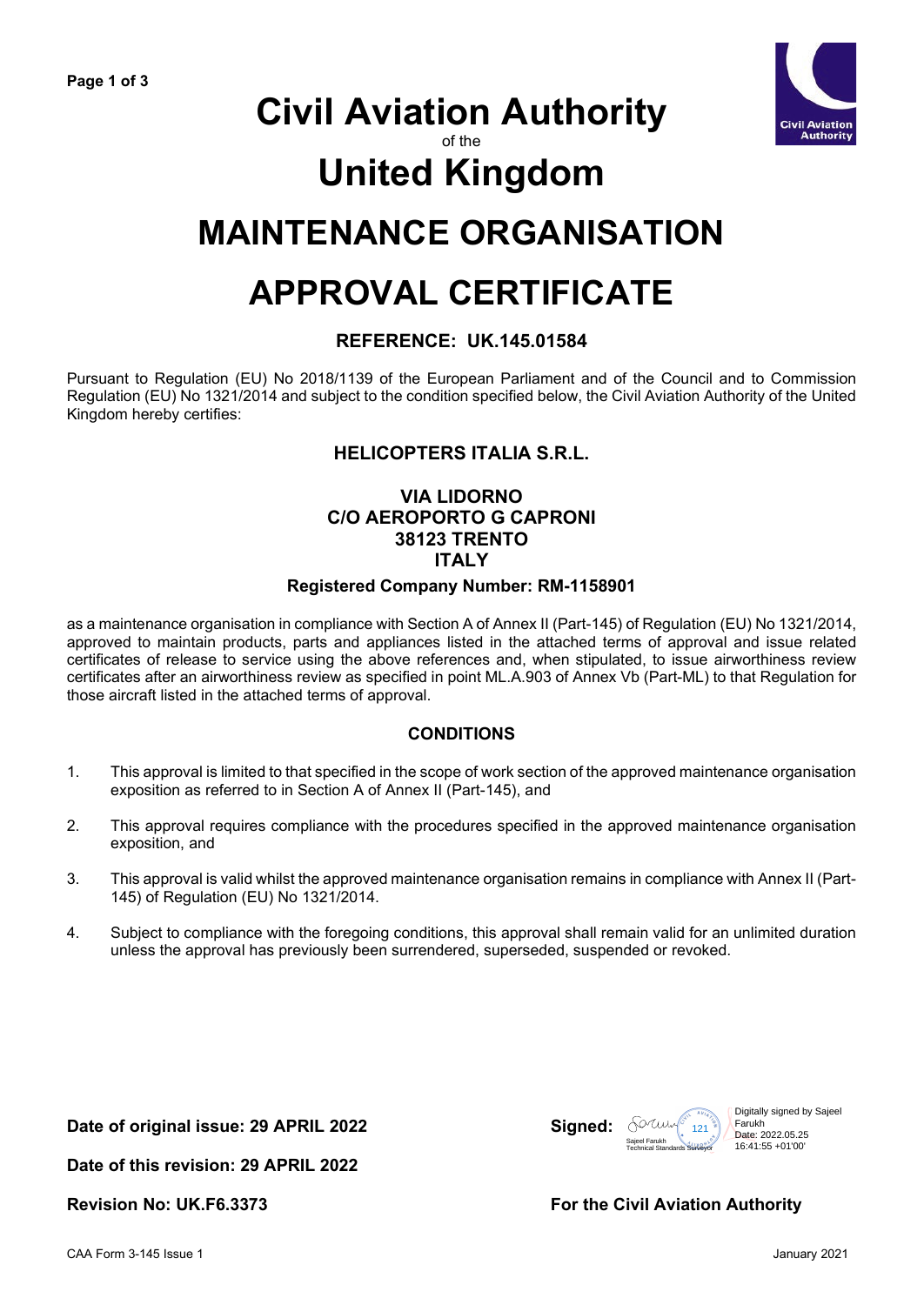| Page 2 of 3                                                                                                                                                 |                                      |                                                                                                                                                                                                                                                                                                                                                                                                                                                                                                                                                                                                                                    |                                                                                                                                   |                                                                                                                                                                   |  |  |
|-------------------------------------------------------------------------------------------------------------------------------------------------------------|--------------------------------------|------------------------------------------------------------------------------------------------------------------------------------------------------------------------------------------------------------------------------------------------------------------------------------------------------------------------------------------------------------------------------------------------------------------------------------------------------------------------------------------------------------------------------------------------------------------------------------------------------------------------------------|-----------------------------------------------------------------------------------------------------------------------------------|-------------------------------------------------------------------------------------------------------------------------------------------------------------------|--|--|
| <b>MAINTENANCE ORGANISATION</b>                                                                                                                             |                                      |                                                                                                                                                                                                                                                                                                                                                                                                                                                                                                                                                                                                                                    |                                                                                                                                   |                                                                                                                                                                   |  |  |
| <b>TERMS OF APPROVAL</b>                                                                                                                                    |                                      |                                                                                                                                                                                                                                                                                                                                                                                                                                                                                                                                                                                                                                    |                                                                                                                                   |                                                                                                                                                                   |  |  |
| <b>REFERENCE:</b><br>UK.145.01584<br><b>ORGANISATION:</b><br><b>HELICOPTERS ITALIA S.R.L.</b><br>VIA LIDORNO, C/O AEROPORTO G CAPRONI, 38123 TRENTO, ITALY. |                                      |                                                                                                                                                                                                                                                                                                                                                                                                                                                                                                                                                                                                                                    |                                                                                                                                   |                                                                                                                                                                   |  |  |
| <b>CLASS</b>                                                                                                                                                | <b>RATING</b>                        | <b>LIMITATION</b>                                                                                                                                                                                                                                                                                                                                                                                                                                                                                                                                                                                                                  | <b>BASE</b>                                                                                                                       | <b>LINE</b>                                                                                                                                                       |  |  |
| <b>AIRCRAFT</b>                                                                                                                                             | <b>Helicopters</b><br>A <sub>3</sub> | <b>BO 105 SERIES</b><br><b>EUROCOPTER AS 332</b><br><b>EUROCOPTER AS 350</b><br><b>EUROCOPTER AS 350 B3</b><br><b>EUROCOPTER AS 355</b><br><b>EUROCOPTER AS 365 N3</b><br><b>EUROCOPTER EC 120</b><br><b>EUROCOPTER EC 130</b><br><b>EUROCOPTER EC 135</b><br><b>EUROCOPTER EC 155</b><br><b>EUROCOPTER SA 315B</b><br>EUROCOPTER SA 316 B/SA 316 C<br><b>EUROCOPTER SA 319</b><br><b>EUROCOPTER SA 365 C SERIES</b><br><b>EUROCOPTER SA 365 N</b><br>EUROCOPTER SA 365 N1, AS 365 N2<br><b>EUROCOPTER MBB-BK 117 A/B</b><br><b>EUROCOPTER MBB-BK 117 C1</b><br><b>EUROCOPTER MBB-BK 117 C2</b><br><b>EUROCOPTER MBB-BK 117 D2</b> | X<br>X<br>X<br>$\mathsf{X}$<br>X<br>$\mathsf{X}$<br>$\mathsf{X}$<br>X<br>X<br>X<br>X<br>X<br>X<br>X<br>X<br>X<br>X<br>X<br>X<br>X | X<br>X<br>$\boldsymbol{\mathsf{X}}$<br>X<br>X<br>X<br>X<br>X<br>X<br>$\pmb{\mathsf{X}}$<br>X<br>$\boldsymbol{\mathsf{X}}$<br>X<br>X<br>X<br>X<br>X<br>X<br>X<br>X |  |  |
| <b>ENGINES</b>                                                                                                                                              | <b>B1</b><br><b>Turbine</b>          | ROLLS ROYCE CO - 250-C20<br><b>TURBOMÉCA S.A - ARRIEL 1</b><br><b>TURBOMÉCA S.A - ARRIEL 2</b><br><b>TURBOMÉCA S.A - ARRIUS 1</b><br><b>TURBOMÉCA S.A - ARRIUS 2</b><br><b>TURBOMÉCA S.A - ARRIUS 2F</b><br><b>TURBOMÉCA S.A - ARTOUSTE III</b>                                                                                                                                                                                                                                                                                                                                                                                    |                                                                                                                                   |                                                                                                                                                                   |  |  |

Date of original issue: 29 APRIL 2022

**Date of this revision: 29 APRIL 2022** 

**Signed:**  $\frac{\text{Squel} \cdot \text{Ruchy}}{\text{Sajeel Fandard}}$ Digitally signed by Sajeel<br>
Farukh (1213)<br>
Date: 2022.05.25<br>
Technical Standards Surveyor 16:42:17 +01'00'

**Revision No: UK.F6.3373 For the Civil Aviation Authority**